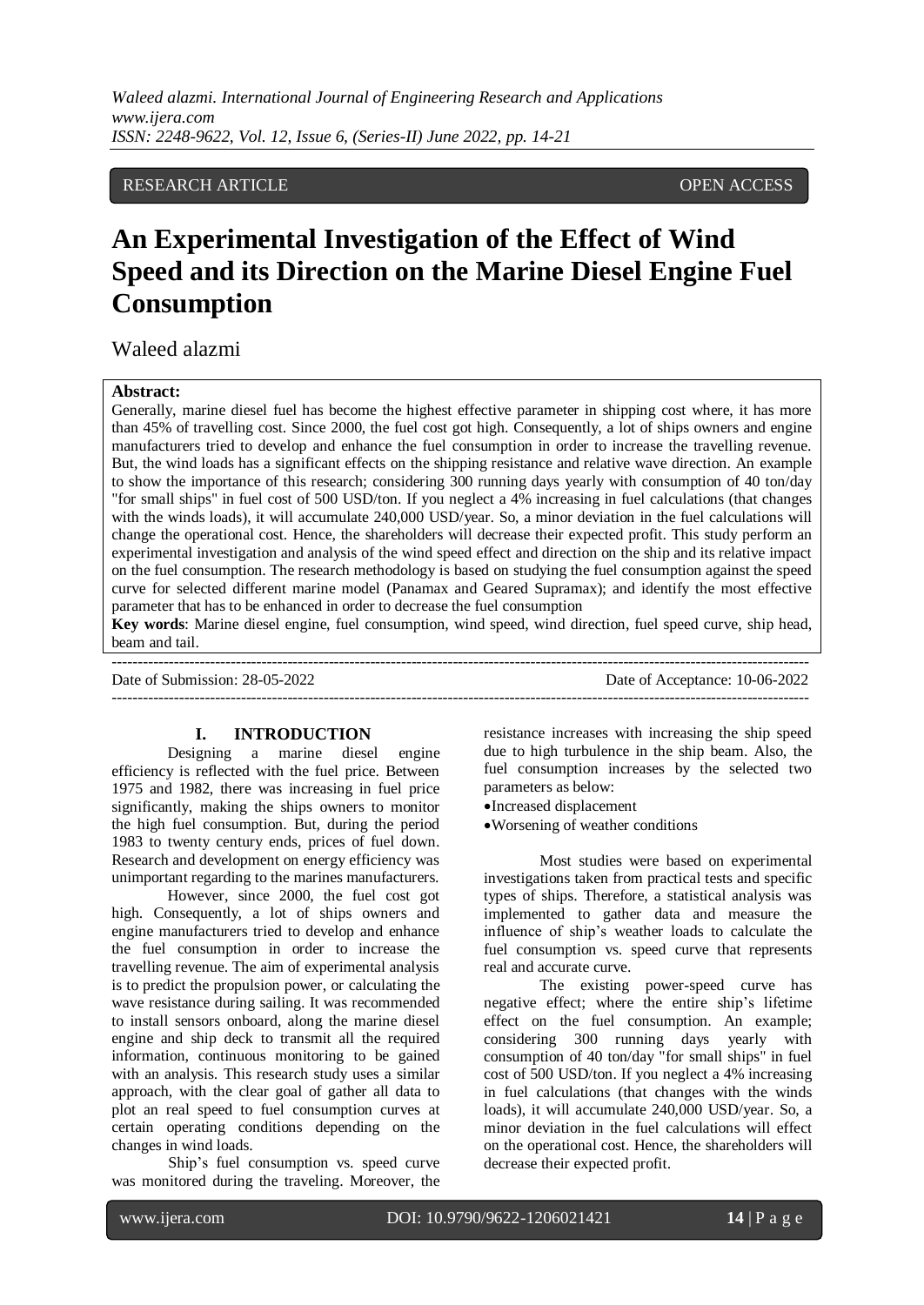*Waleed alazmi. International Journal of Engineering Research and Applications www.ijera.com ISSN: 2248-9622, Vol. 12, Issue 6, (Series-II) June 2022, pp. 14-21*

Therefore, it is mandatory to have better and accurate fuel consumption calculations and identify the most effective and optimum parameters that reflect on the consumption in order to increase the profit margin of the shipping business.

# **II. MATERIALS AND METHODOLOGY**

# **2.1. Research Methodology**

The research methodology is to study the fuel consumption against the speed curve for selected different marine model as below:

Panamax

Geared Supramax

And consequently, the most optimum parameter that has to be enhanced in order to decrease the fuel consumption can be identified.

Fig. 2.1 presents an outline of the research developed in knowing the fuel consumption against speed curve. For this purpose, three parameters were evaluated:

1.Which model has higher fuel consumption

2.Weather force (wind speed)

3.Weather direction (wind attack angle)

Where, the fuel consumption was measured for each marine model and at each parameter shown above. The results will be presented on results and discussion section.



**Figure 2.1. Research methodology to evaluate the optimum marine engine condition**

Weather loads has to be used to measure the wind force (represented in speed) and its direction. Also, the date of the travelling is also required for the fuel consumption calculations. It is possible to guess the fuel consumption in a future travels, based on predetermined data.

# **2.2. Instruments Used**

All parameters will be measured by installing different instruments devices onboard, along with equipment and on the ship dick to transmit the information and continuous monitoring**.**

# **a)Steaming distance (Km)**

It is the shortest distance between two ports and it was measured in (Km) using the global positioning system (GPS).

# **b)Ground speed (Knot)**

The ground speed is the ship speed that was calculated by dividing the main distance over the steaming time. It was measured in Knot (1 Knot is equivalent to 1.8 Km/hr).

#### **c)Ship's Course (degree)**

The ship's course is identify to know the ship direction. It was distinguished from the ship heading along the compass direction. It was measured used GPS.

# **d)Wind direction (Compass Card)**

An anemometer was used. It is a device that measures wind speed and directions. It counts the cup rotation cycles, which is used to referred to the wind speed. Compass was used to determine the wind direction by using compass card as shown in figure 2.2. It is as rotating and circular card with magnetic compass showing the principal directions.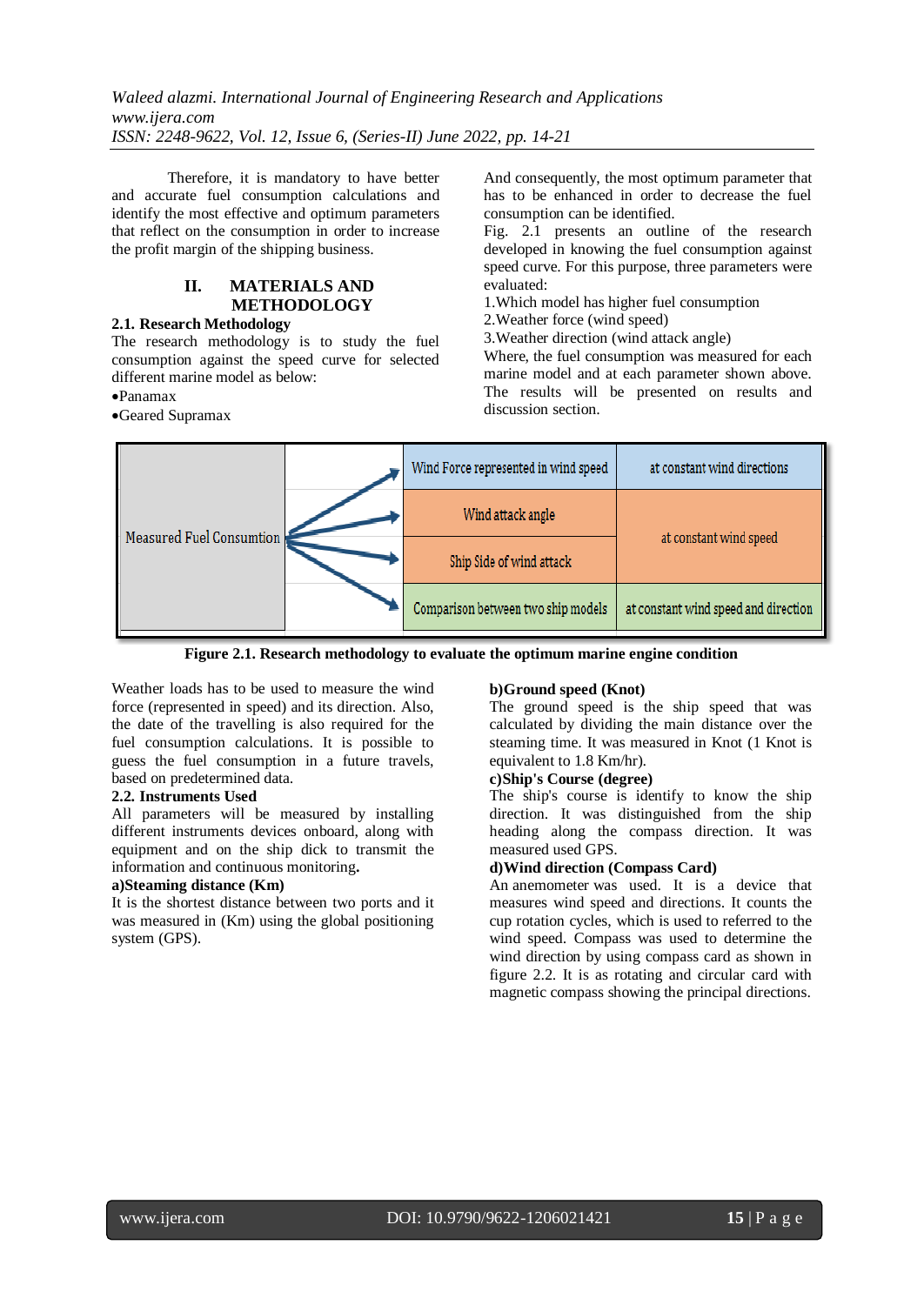

**Figure 2.2. Compass Card and anemometer**

# **e)Wind force (Speed) (Beaufort Scale)**

Also, an anemometer was used. The scale is named for Sir Francis Beaufort (BF). It is determining the wind force depending on the procedures for setting sails on a warship. The Beaufort scale is a table. It describes the wind speed by a numbers (0 to 12) as per table 2.1. As increasing the BF number, the wind speed increases.

| BF1             | Calm and still (wind speed < 1mph)          |
|-----------------|---------------------------------------------|
| BF2             | Light winds (wind speed is 1 to 3 mph).     |
| BF3             | Light breeze (wind speed is 4 to 7 mph).    |
| BF4             | Gentle breeze (wind speed is 8 to 12 mph).  |
| BF <sub>5</sub> | Gentle breeze (wind speed is 13 to 18 mph). |
| BF6             | Fresh breeze (19 to 24 mph).                |
| BF7             | Strong breeze (wind speed is 25 to 31 mph). |
| BF8             | Moderate gale (wind speed is 32 to 38 mph). |
| BF9             | Fresh gale (wind speed is 39 to 46 mph).    |
| <b>BF10</b>     | Strong gale (wind speed is 47 to 54 mph).   |
| <b>BF11</b>     | Whole gale (wind speed is 55 to 63 mph).    |
| <b>BF12</b>     | Herricane (wind speed is 74 to 136 mph).    |

# **Table 2.1 Beaufort Wind Scale.**

# **f)Fuel consumption**

Differential pressure flow meter was used to measure the fuel mass flow rate depending on the pressure drop across the orifice install inside the flow meter body. Its model No. 8800DW020 Rose mount. It measured the marine diesel fuel in ton along the engine running time.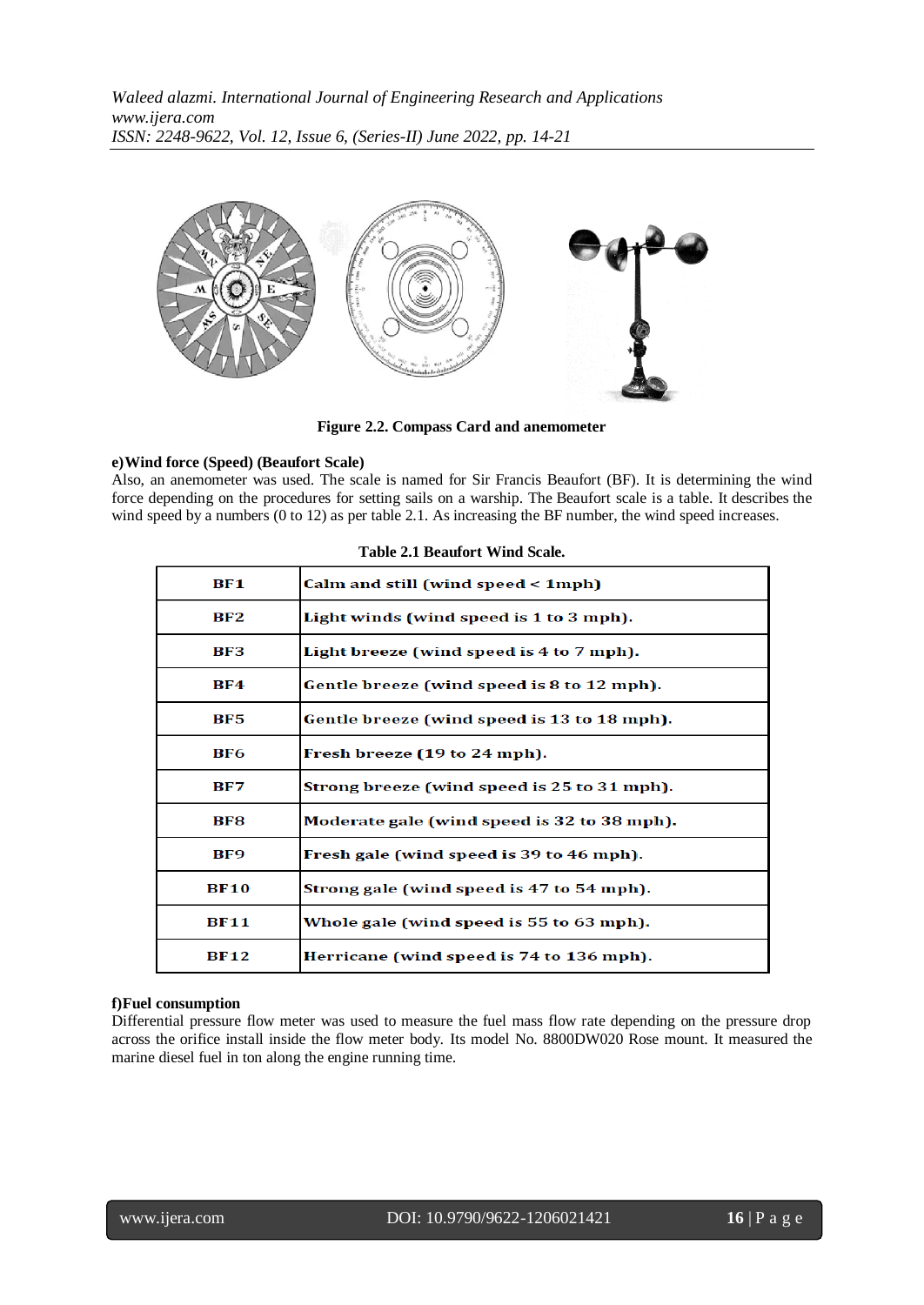

**Figure 2.3. PDI Flow meter**

# **2.3. Ships model and specifications**

There are two ships model that were selected to study the relation between the fuel consumption against the speed curve experimentally as below: a)Panamax

b)Geared Supramax

Both ships were exposed to almost the same conditions along the voyage travel time. Note that they are the same DWT (52,500); Deadweight tonnage is a measurement of total contents of a ship including cargo, fuel, crew, passengers, food, and water aside from boiler water.

The ships specifications are listed as below in table 2.2:

| <b>Parameter</b>                    |        | Geared supramax bulker | <b>Panamex</b> | Unit    |
|-------------------------------------|--------|------------------------|----------------|---------|
|                                     | Length | 190                    | 280            | m       |
|                                     | Beam   | 32                     | 32             | m       |
|                                     | Depth  | 17                     | 57             | m       |
|                                     | Draft  | 12                     | 12             | m       |
| <b>Avg. Engine Fuel Consumption</b> |        | 36                     | 240            | Ton/day |

#### **Table 2.2 Ships Spec.**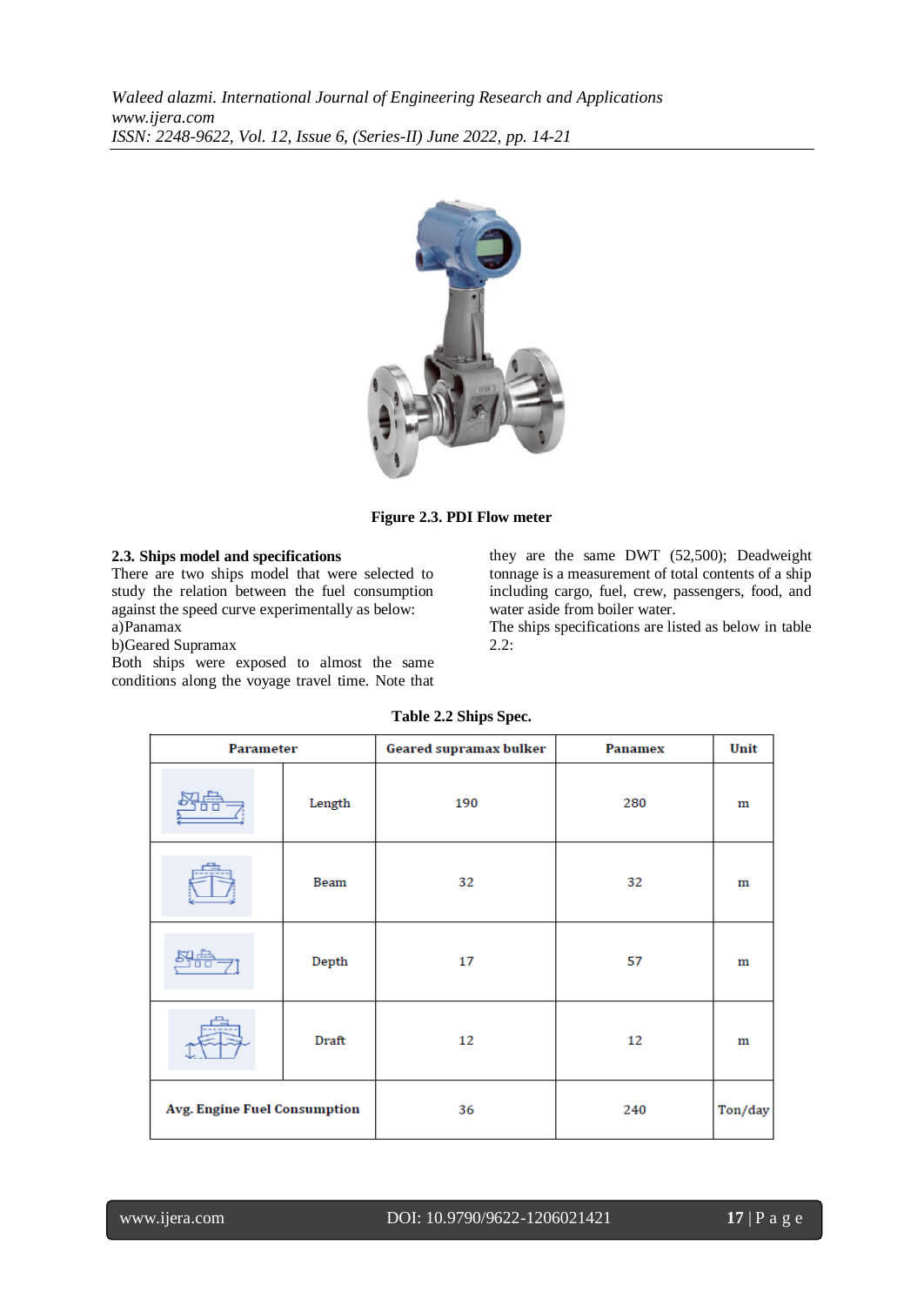# **III.RESULTS AND DISCUSSION**

All measured parameters were based on the same wind speed (Beufort No. 3, 4, and 5). Comparison was applied according to the following:

Comparison between two ships model according to fuel consumption increasing percentages at different ship speed at the same wind direction and attack angle.

For both ships model; comparison between the fuel consumption against ship speed at different wind speed with the same wind direction.

For both ships model; comparison between the fuel consumption against ship speed at different wind direction with the same wind speed.

#### **3.1.Which model has higher fuel consumption**

Based on figure 3.1; it was concluded that for the same weather loads; the fuel was increased with increasing the ship speed for both models due to increasing in wave resistance against the ship head. In addition, Panamex model has higher fuel consumption compared with supramex because it has higher length and depth as per table 2.2.



**Figure 3.1. Fuel consumption for both models against ship speed**

On the other hand and based on table 3.1; it was concluded that the rate of increasing in fuel consumption for large bulk carrier is less than the medium/ small bulk carrier because the effect of turbulence that produced from high ship speed will be significant on the medium or small carrier compared with the large one. So, it I much recommended to use large bulk carrier in high speeds respect to fuel consumption.

Also, large bulk carrier have high inertia due to high weight. This help the ship to sail with low fuel consumption at different speeds and weather conditions.

| <b>Speed (Knot)</b> | <b>BF4 Panamax</b>      |                                   | <b>BF4 Geared Supramax</b> |                                   |
|---------------------|-------------------------|-----------------------------------|----------------------------|-----------------------------------|
|                     | <b>Fuel Consumption</b> | <b>Fuel rate of</b><br>increasing | Fuel<br>Consumption        | Fuel rate of<br><b>Increasing</b> |
| 14                  | 218                     |                                   | 20                         |                                   |
| 15                  | <b>220</b>              | 0.9                               | 21                         | 5.0                               |
| 16                  | 223                     | 1.4                               | 23                         | 9.5                               |
| 17                  | 225                     | 0.9                               | 26                         | <b>13.0</b>                       |
| 18                  | 228                     | 1.3                               | 33                         | 26.9                              |

**Table 3.1 Rate of increasing in Fuel Consumption for two ship models**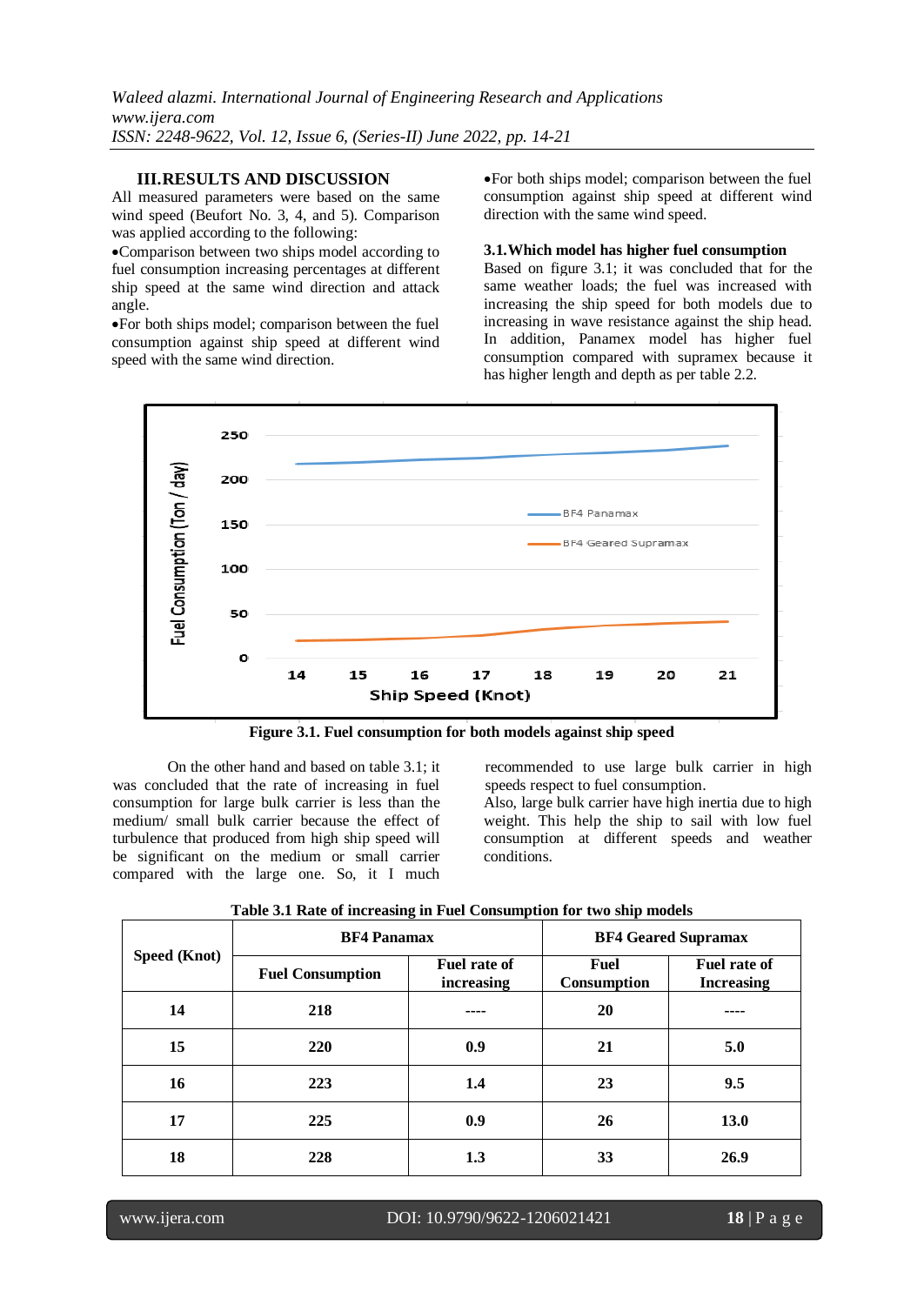*Waleed alazmi. International Journal of Engineering Research and Applications www.ijera.com*

| 19 | 231 | 1.3 | 37 | 12.1 |
|----|-----|-----|----|------|
| 20 | 234 | 1.3 | 40 | 8.1  |
| 21 | 238 | 1.7 | 42 | 5.0  |

*ISSN: 2248-9622, Vol. 12, Issue 6, (Series-II) June 2022, pp. 14-21*

# **3.2.Fuel consumption at different wind speed with the same wind angle**

According to figure 3.2 and 3.3; it was concluded that; at lower wind speed "BF3"; there is a minor changes on the fuel consumption at different ship speed. On the other hand; at bad weather "BF5"; there is significant changes in the fuel consumption especially at high ship speeds.

Hence, it is recommended to optimize the fuel consumption; to drive fast "up to 21 Knot" at low wind speed "BF3" and drive slow "up to 16 Knot" at higher wind speed "BF6".



**Figure 3.2. For Supramax; Fuel consumption at different wind speed against ship speed at constant wind angle**



**Figure 3.3. For Panamax; Fuel consumption at different wind speed against ship speed at constant wind angle**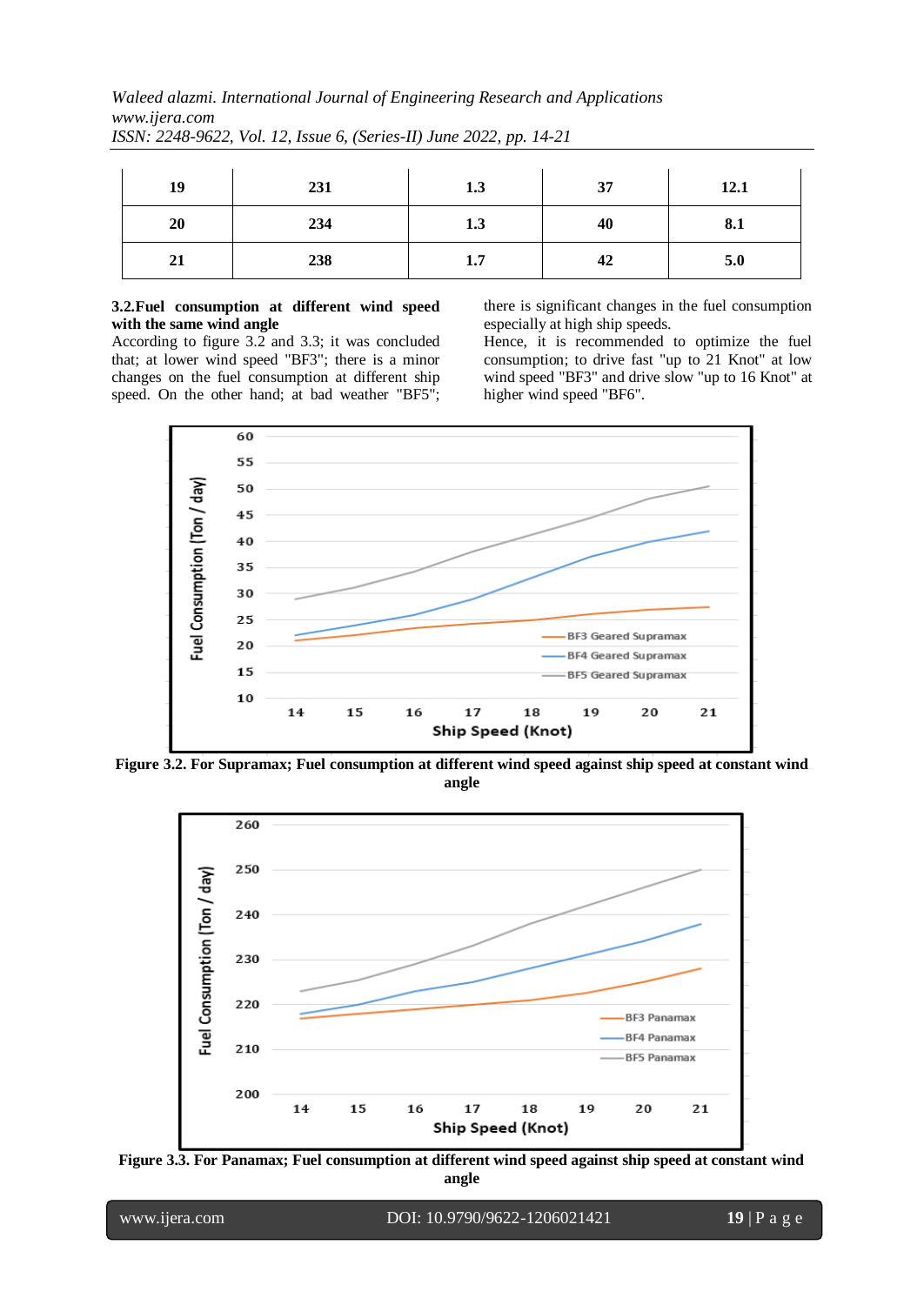#### **3.3.Fuel consumption at different wind angle with the same wind speed**

As shown in figure 3.4 and 3.5 and for both models; it was concluded that; generally; the highest significant change in fuel consumption occurred when the attack angle was toward the head and vice versa in case of tail attack angle. This is due to higher ship resistance at head attack.

On the other hand, it is much recommended to lower the ship speed in case of beam side attack angle because it consumed much fuel at higher ship speed. This is due to high moment generated at the beam side from the wind load which cause high turbulence at the ship side.



**Figure 3.4. For Supramax; Fuel consumption at different wind angle against ship speed at constant wind speed**



**Figure 3.5. For Panamax; Fuel consumption at different wind angle against ship speed at constant wind speed**

# **IV.CONCLUSION**

From before, it was concluded that: for the same wind condition; the fuel was increased with increasing the ship speed for any ship model. Moreover, it is much recommended to use the large bulk carrier for high ship speed because it is more efficient and low fuel consumption compared with medium carrier.

At lower wind speed "BF3"; It is much better to raise the ship speed above 21 Knot because it will decrease the travelling time and will not